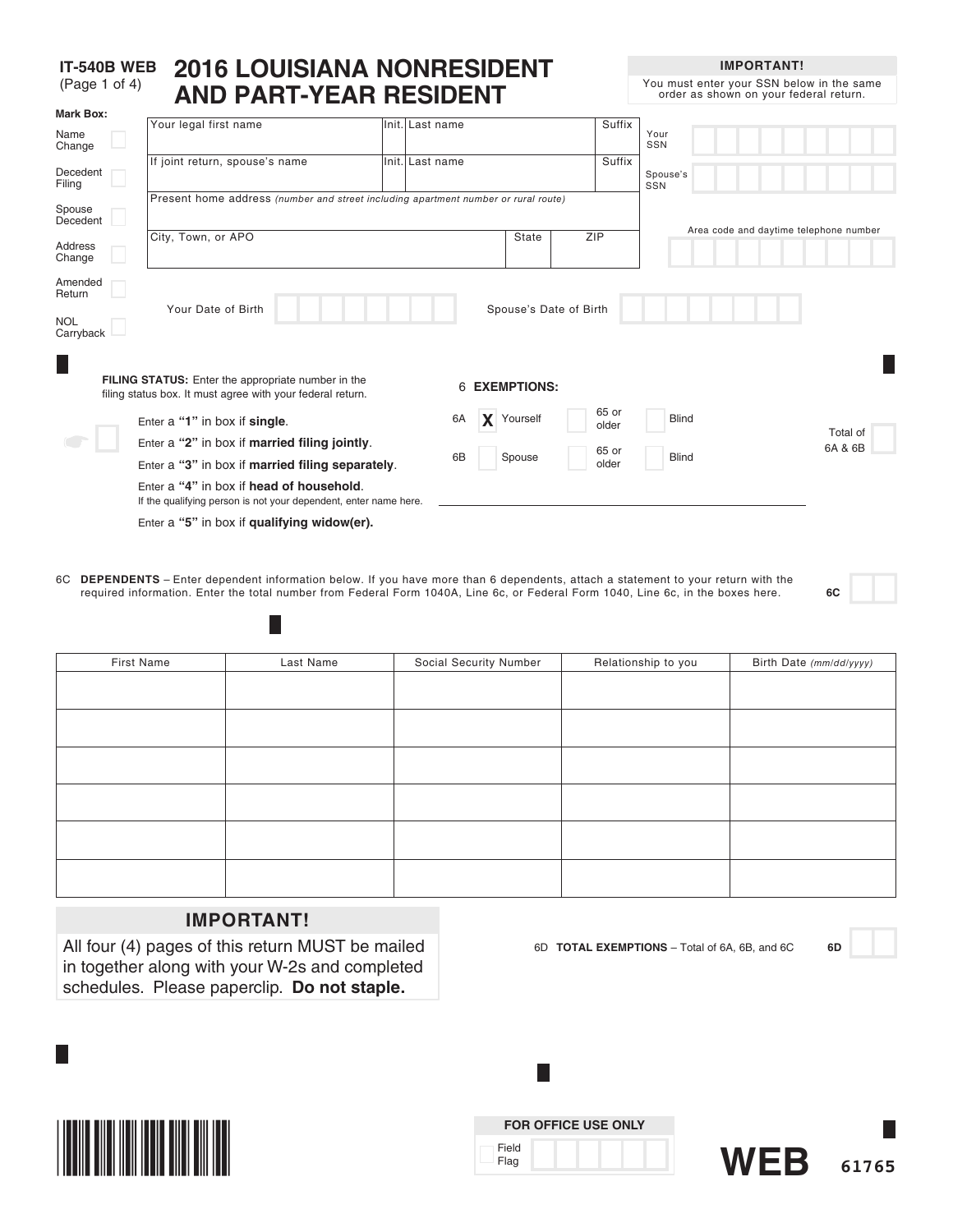**IT-540B WEB** (Page 2 of 4)

|                 | If you are not required to file a federal<br>00<br>return, indicate wages here.                                                                                                                                                                                   | Mark this box and enter zero "0" on Line 23. |
|-----------------|-------------------------------------------------------------------------------------------------------------------------------------------------------------------------------------------------------------------------------------------------------------------|----------------------------------------------|
| $\overline{7}$  | FEDERAL ADJUSTED GROSS INCOME - Enter the amount of your Federal Adjusted Gross Income<br>from the NPR worksheet, Federal column, Line 12.                                                                                                                        | $\overline{7}$<br>$00 \,$                    |
| 8               | LOUISIANA ADJUSTED GROSS INCOME - Enter the amount of your Louisiana Adjusted Gross Income<br>from the NPR worksheet, Louisiana column, Line 33.                                                                                                                  | 8                                            |
| 9               | RATIO OF LOUISIANA ADJUSTED GROSS INCOME TO FEDERAL ADJUSTED GROSS INCOME -<br>Divide Line 8 by Line 7. Carry out to two decimal places in the percentage. DO NOT ROUND UP. The<br>percentage cannot exceed 100%.                                                 | 9                                            |
| to Line 10D.    | If you did not itemize your deductions on your federal return, leave Lines 10A, 10B, and 10C blank and go                                                                                                                                                         |                                              |
| 10A             | FEDERAL ITEMIZED DEDUCTIONS                                                                                                                                                                                                                                       | 10A                                          |
| 10B             | FEDERAL STANDARD DEDUCTION                                                                                                                                                                                                                                        | 10B                                          |
| 10 <sub>C</sub> | EXCESS FEDERAL ITEMIZED DEDUCTIONS - Subtract Line 10B from Line 10A.                                                                                                                                                                                             | 0 <sub>0</sub><br>10 <sub>C</sub>            |
| 10D             | FEDERAL INCOME TAX - If your federal income tax has been decreased by a federal disaster<br>credit allowed by IRS, mark the box. See instructions for Schedule H-NR.                                                                                              | 10D<br>0 <sup>0</sup>                        |
| 10E             | TOTAL DEDUCTIONS - Add Lines 10C and 10D.                                                                                                                                                                                                                         | 00<br>10E                                    |
| 10F             | ALLOWABLE DEDUCTIONS – Multiply Line 10E by the percentage on Line 9. Round to the nearest<br>dollar.                                                                                                                                                             | 10F<br>0 <sup>0</sup>                        |
| 11              | LOUISIANA NET INCOME - Subtract Line 10F from Line 8. If less than zero, enter "0."                                                                                                                                                                               | 0 <sup>0</sup><br>11                         |
| 12              | YOUR LOUISIANA INCOME TAX - See the Tax Computation Worksheet to calculate the amount of<br>your Louisiana income tax.                                                                                                                                            | 12<br>00                                     |
| 13              | OTHER NONREFUNDABLE PRIORITY 1 CREDITS - From Schedule C-NR, Line 8                                                                                                                                                                                               | 00<br>13                                     |
| 14              | TAX LIABILITY AFTER NONREFUNDABLE PRIORITY 1 CREDITS - Subtract Line 13 from Line 12.                                                                                                                                                                             | 00<br>14                                     |
| 15              | 2016 LOUISIANA REFUNDABLE CHILD CARE CREDIT - Your Federal Adjusted Gross Income<br>must be EQUAL TO OR LESS THAN \$25,000 to claim the credit on this line. See instructions, page<br>12 and Refundable Care Credit Worksheet.                                   | 00<br>15                                     |
| 15A             | Enter the qualified expense amount from the Refundable Child Care Credit Worksheet, Line 3.                                                                                                                                                                       | 15A                                          |
| 15B             | Enter the amount from the Refundable Child Care Credit Worksheet, Line 6.                                                                                                                                                                                         | 15B                                          |
| 16              | 2016 LOUISIANA REFUNDABLE SCHOOL READINESS CREDIT - Your Federal Adjusted Gross<br>Income must be EQUAL TO OR LESS THAN \$25,000 to claim the credit on this line. See<br>Refundable School Readiness Credit Worksheet.<br>5<br>3<br>$\overline{\mathbf{2}}$<br>4 | 16                                           |
| 17              | LOUISIANA CITIZENS INSURANCE CREDIT<br>17A<br>See instructions, page 2.                                                                                                                                                                                           | 00<br>17                                     |
| 18              | OTHER REFUNDABLE PRIORITY 2 CREDITS - From Schedule F-NR, Line 10                                                                                                                                                                                                 | 18                                           |
| 19              | TOTAL REFUNDABLE PRIORITY 2 CREDITS - Add Lines 15, 16 through 18. Do not include amounts<br>on Lines 15A, 15B and 17A.                                                                                                                                           | 19                                           |
| 20              | TAX LIABILITY AFTER REFUNDABLE PRIORITY 2 CREDITS - See instructions, page 2.                                                                                                                                                                                     | 20<br>00                                     |
| 21              | OVERPAYMENT AFTER REFUNDABLE PRIORITY 2 CREDITS - See instructions, page 2.                                                                                                                                                                                       | 21                                           |
|                 | Enter the first                                                                                                                                                                                                                                                   |                                              |
|                 | 4 characters of<br>your last name                                                                                                                                                                                                                                 | <b>CONTINUE ON NEXT PAGE</b>                 |
|                 | in these boxes.                                                                                                                                                                                                                                                   | WEB<br>61766                                 |

**61766 WEB**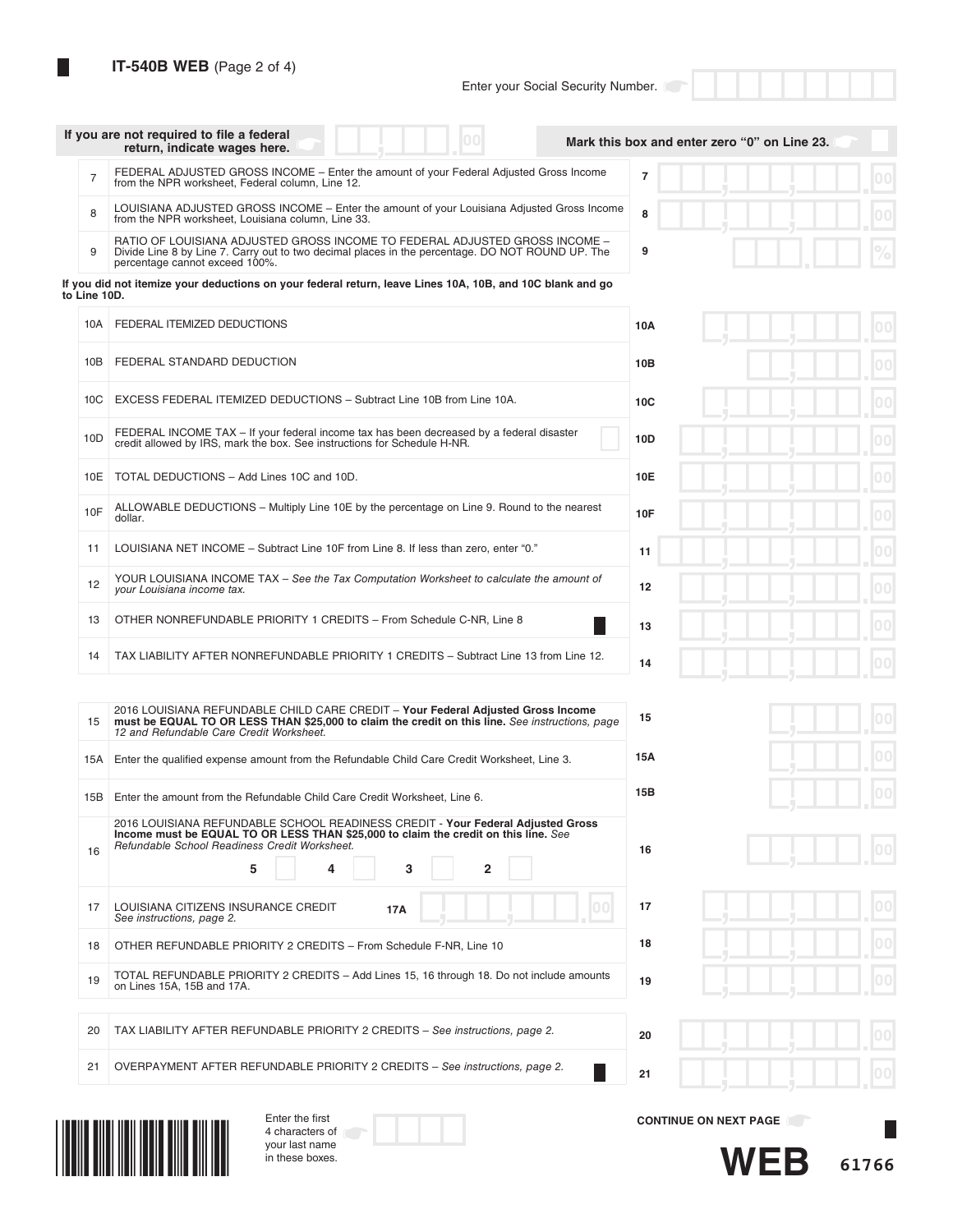|    | $11$ -JHUD WED (Faye J 014)                                    | Enter your Social Security Number. |    |
|----|----------------------------------------------------------------|------------------------------------|----|
| 22 | NONREFUNDABLE PRIORITY 3 CREDITS - From Schedule J-NR, Line 16 |                                    | 22 |

| and the state |  |  |
|---------------|--|--|
|               |  |  |

|          | 23  | ADJUSTED LOUISIANA INCOME TAX - Subtract Line 22 from Line 20. If the result is less than zero, or you<br>are not required to file a federal return, enter zero "0." | 23  |
|----------|-----|----------------------------------------------------------------------------------------------------------------------------------------------------------------------|-----|
|          |     | 24A CONSUMER USE TAX for purchases before April 1, 2016<br>No use tax due.                                                                                           | 24A |
|          | 24B | Amount from the Consumer Use<br>CONSUMER USE TAX for purchases on or after April 1, 2016<br>Tax Worksheet.                                                           | 24B |
|          | 25  | TOTAL INCOME TAX AND CONSUMER USE TAX- Add Lines 23, 24A and 24B.                                                                                                    | 25  |
|          | 26  | OVERPAYMENT OF REFUNDABLE PRIORITY 2 CREDITS - Enter the amount from Line 21.                                                                                        | 26  |
|          | 27  | REFUNDABLE PRIORITY 4 CREDITS - From Schedule I-NR. Line 6                                                                                                           | 27  |
|          | 28  | AMOUNT OF LOUISIANA TAX WITHHELD FOR 2016 - Attach Forms W-2 and 1099.                                                                                               | 28  |
|          | 29  | AMOUNT OF CREDIT CARRIED FORWARD FROM 2015                                                                                                                           | 29  |
| PAYMENTS | 30  | AMOUNT PAID ON YOUR BEHALF BY A COMPOSITE PARTNERSHIP FILING<br>Enter name of partnership.                                                                           | 30  |
|          | 31  | AMOUNT OF ESTIMATED PAYMENTS FOR 2016                                                                                                                                | 31  |
|          | 32  | AMOUNT PAID WITH EXTENSION REQUEST                                                                                                                                   | 32  |

| - 7 - |  | - ال |  | ш                   |
|-------|--|------|--|---------------------|
|       |  |      |  | 0 <sub>0</sub><br>٦ |
|       |  |      |  | 0 <sub>0</sub><br>п |
|       |  |      |  | 00<br>п             |
|       |  |      |  | 0 <sub>0</sub>      |
|       |  |      |  | 0 <sub>0</sub><br>п |
|       |  |      |  | 00<br>г             |
|       |  |      |  | 0 <sub>0</sub>      |

| 33 | TOTAL REFUNDABLE TAX CREDITS AND PAYMENTS - Add Lines 26 through 32.                                                                                                                              | 33 |
|----|---------------------------------------------------------------------------------------------------------------------------------------------------------------------------------------------------|----|
| 34 | OVERPAYMENT - If Line 33 is greater than Line 25, subtract Line 25 from Line 33. Your overpayment may be<br>reduced by Underpayment of Estimated Tax Penalty. Otherwise, go to Line 41.           | 34 |
| 35 | UNDERPAYMENT PENALTY – See instructions for Underpayment Penalty, page 11, and Form<br>R-210NR. If you are a farmer, check the box.                                                               | 35 |
| 36 | ADJUSTED OVERPAYMENT - If Line 34 is greater than Line 35, subtract Line 35 from Line 34. If Line 35 is<br>greater than Line 34, subtract Line 34 from Line 35, and enter the balance on Line 41. | 36 |
| 37 | TOTAL DONATIONS - From Schedule D-NR. Line 24                                                                                                                                                     | 37 |
|    |                                                                                                                                                                                                   |    |

| Ш    |    | <b>DIRECT DEPOSIT INFORMATION</b>                                                                                                                                                                                                                                                   |    |
|------|----|-------------------------------------------------------------------------------------------------------------------------------------------------------------------------------------------------------------------------------------------------------------------------------------|----|
| FUND |    | Enter a "3" in box if you want to receive your refund by direct deposit. Complete<br><b>REFUND</b><br>information below. If information is unreadable, you are filing for the first time, or if<br>you do not make a refund selection, you will receive your refund by paper check. |    |
| DUE  | 40 | AMOUNT TO BE REFUNDED – Subtract Line 39 from Line 38. If mailing to LDR, use Address 2 on the next page.<br>Enter a "2" in box if you want to receive your refund by paper check.                                                                                                  | 40 |
|      | 39 | <b>CREDIT</b><br>AMOUNT OF LINE 38 TO BE CREDITED TO 2017 INCOME TAX                                                                                                                                                                                                                | 39 |
|      | 38 | SUBTOTAL – Subtract Line 37 from Line 36. This amount of overpayment is available for credit or refund.                                                                                                                                                                             | 38 |

Enter the first 4 characters of your last name in these boxes.

|  |  | $\overline{100}$ |
|--|--|------------------|
|  |  | 00<br>m          |

| E | <b>DIRECT DEPOSIT INFORMATION</b> |  |         |  |                                                                                                |  |           |  |  |  |  |
|---|-----------------------------------|--|---------|--|------------------------------------------------------------------------------------------------|--|-----------|--|--|--|--|
|   | Checking<br>Type:                 |  | Savings |  | Will this refund be forwarded to a financial<br>institution located outside the United States? |  | No<br>Yes |  |  |  |  |
|   | Routing<br>Number                 |  |         |  | Account<br><b>Number</b>                                                                       |  |           |  |  |  |  |



37 TOTAL

**COMPLETE AND SIGN RETURN ON NEXT PAGE**



П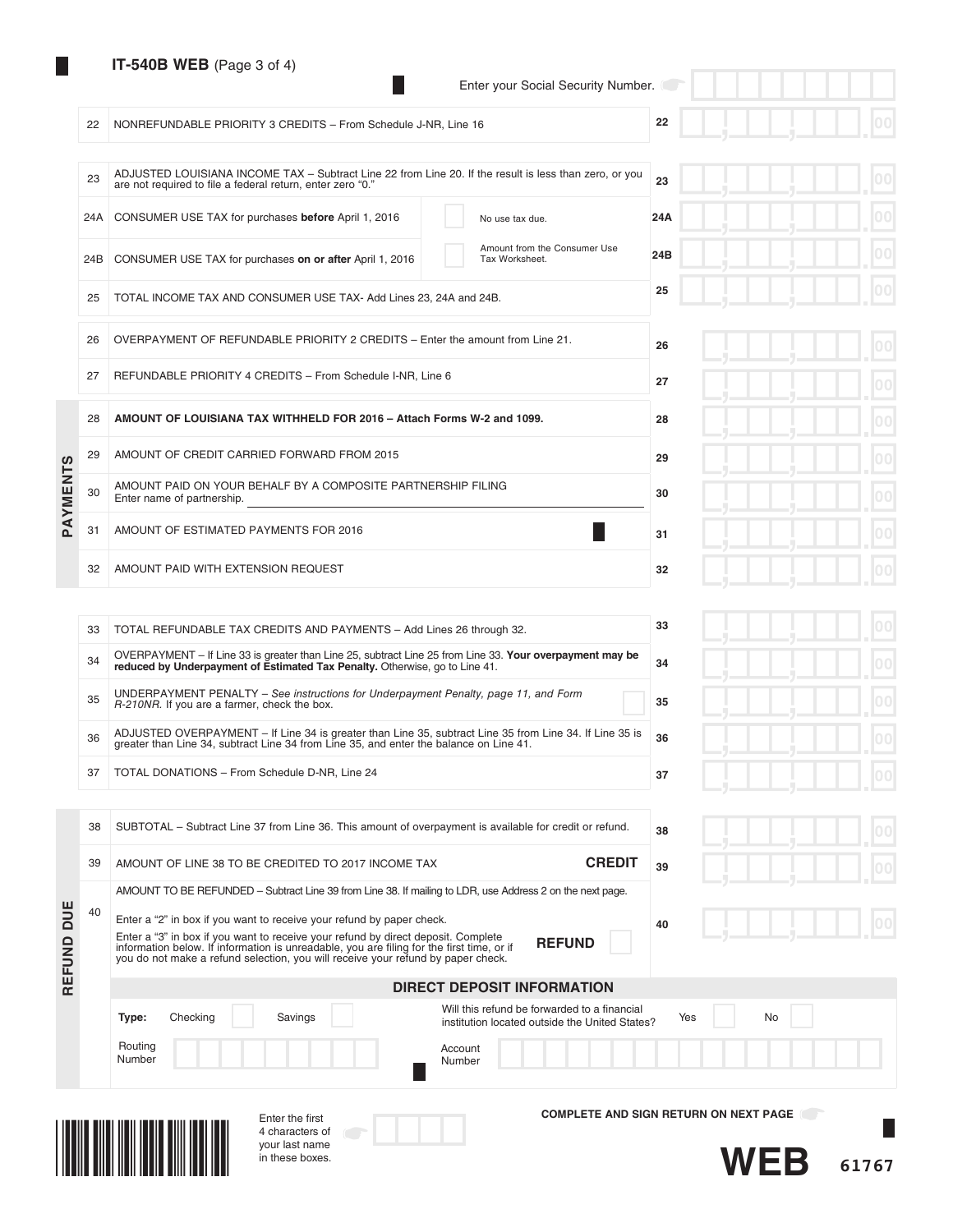|                  | 41 | AMOUNT YOU OWE - If Line 25 is greater than Line 33, subtract Line 33 from Line 25.                                                                                      | 41 |  |
|------------------|----|--------------------------------------------------------------------------------------------------------------------------------------------------------------------------|----|--|
|                  | 42 | ADDITIONAL DONATION TO THE MILITARY FAMILY ASSISTANCE FUND                                                                                                               | 42 |  |
|                  | 43 | ADDITIONAL DONATION TO THE COASTAL PROTECTION AND RESTORATION FUND                                                                                                       | 43 |  |
| <b>LOUISIANA</b> | 44 | ADDITIONAL DONATION TO LOUISIANA FOOD BANK ASSOCIATION                                                                                                                   | 44 |  |
| DUE              | 45 | INTEREST – From the Interest Calculation Worksheet, page 11, Line 5.                                                                                                     | 45 |  |
|                  | 46 | DELINQUENT FILING PENALTY – From the Delinguent Filing Penalty Calculation Worksheet, page 11, Line 7.                                                                   | 46 |  |
| AMOUNTS          | 47 | DELINQUENT PAYMENT PENALTY – From Delinguent Payment Penalty Calculation Worksheet, page 11, Line 7.                                                                     | 47 |  |
|                  | 48 | UNDERPAYMENT PENALTY - See instructions for Underpayment Penalty, page 11, and<br>Form R-210NR. If you are a farmer, check the box.                                      | 48 |  |
|                  | 49 | BALANCE DUE LOUISIANA - Add Lines 41 through 48. If mailing to<br><b>PAY THIS AMOUNT.</b><br>LDR, use address 1 below. For electronic payment options, see inside cover. | 49 |  |

**DO NOT SEND CASH.**

## **IMPORTANT!**

All four (4) pages of this return MUST be mailed in together along with your W-2s and completed schedules. Please paperclip. **Do not staple.**

| ment of individual income tax refunds through the method as described on Line 40. |             |                                                                                                                                  | I declare that I have examined this return, and to the best of my knowledge, it is true and complete. Declaration of paid preparer is based on all available information. If I made a<br>contribution to the START Savings Program, I consent that my Social Security Number may be given to the Louisiana Office of Student Financial Assistance to properly identify the<br>START Savings Program account holder. If married filing jointly, both Social Security Numbers may be submitted. I understand that by submitting this form I authorize the disburse- |
|-----------------------------------------------------------------------------------|-------------|----------------------------------------------------------------------------------------------------------------------------------|-------------------------------------------------------------------------------------------------------------------------------------------------------------------------------------------------------------------------------------------------------------------------------------------------------------------------------------------------------------------------------------------------------------------------------------------------------------------------------------------------------------------------------------------------------------------|
| Your Signature                                                                    |             | Date                                                                                                                             | Signature of paid preparer other than taxpayer                                                                                                                                                                                                                                                                                                                                                                                                                                                                                                                    |
| Spouse's Signature (If filing jointly, both must sign.)                           |             | Date                                                                                                                             | Telephone number of paid preparer<br>Date                                                                                                                                                                                                                                                                                                                                                                                                                                                                                                                         |
| Enter the first 4 characters of your<br>last name in these boxes.                 |             |                                                                                                                                  | Social Security Number, PTIN, or<br>FEIN of paid preparer                                                                                                                                                                                                                                                                                                                                                                                                                                                                                                         |
| Individual Income Tax Return<br>Calendar year return due 5/15/2017                | S<br>w<br>Φ | Mail Balance Due Return with Payment<br>TO: Department of Revenue<br>P. O. Box 3550<br>Baton Rouge, LA 70821-3550                | <b>SPEC</b><br><b>CODE</b>                                                                                                                                                                                                                                                                                                                                                                                                                                                                                                                                        |
|                                                                                   | ਹ<br>ठ<br>⋖ | <b>Mail All Other Individual Income Tax Returns</b><br>TO: Department of Revenue<br>P. O. Box 3440<br>Baton Rouge, LA 70821-3440 | $M \vdash \vdash$<br>61768                                                                                                                                                                                                                                                                                                                                                                                                                                                                                                                                        |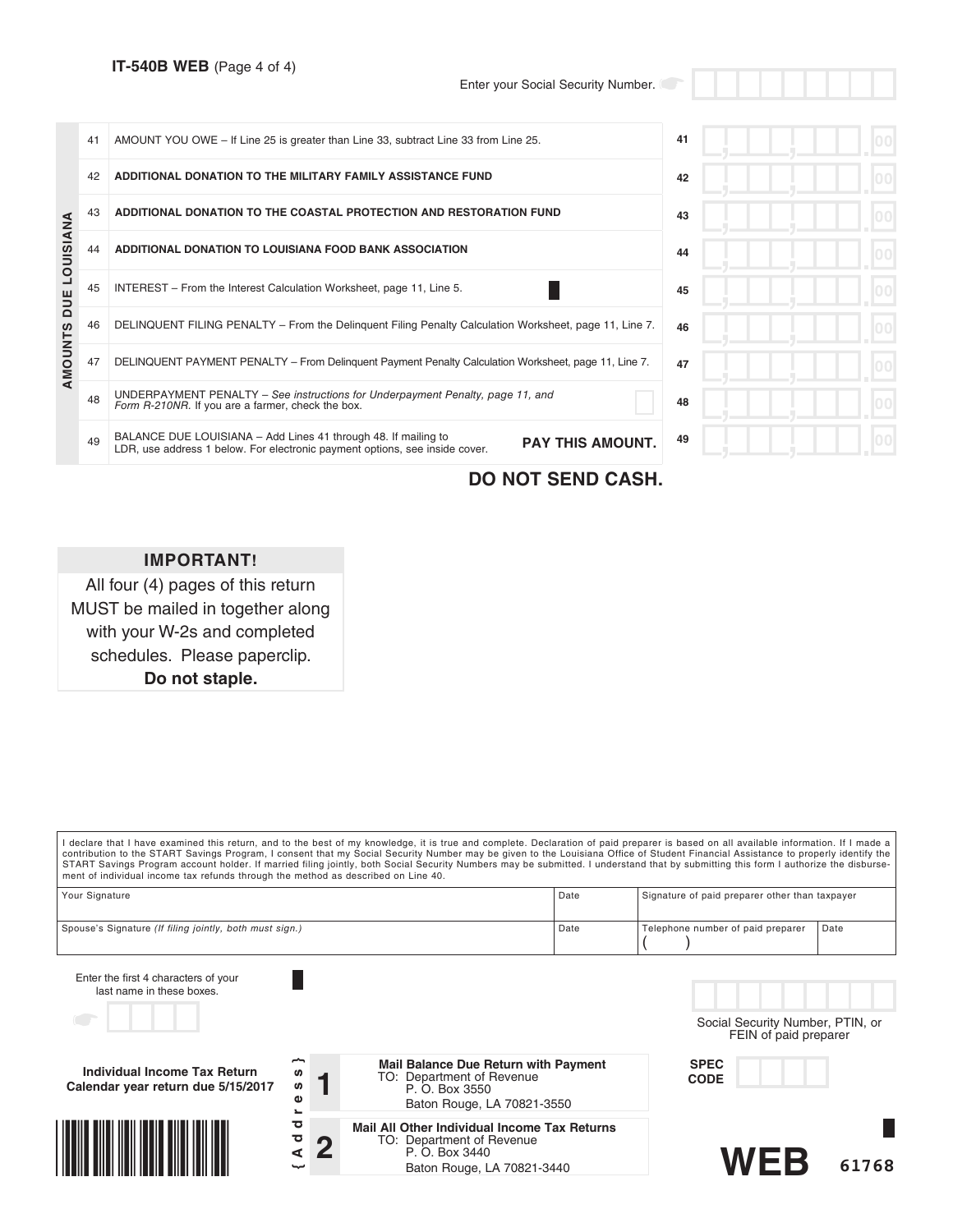### **Nonresident and Part-Year Resident (NPR) Worksheet**

|    | See instructions for completing the NPR worksheet beginning on page 3.                                                                                                                                                                                                                                        | Federal | Louisiana |
|----|---------------------------------------------------------------------------------------------------------------------------------------------------------------------------------------------------------------------------------------------------------------------------------------------------------------|---------|-----------|
|    | Wages, salaries, tips, etc.                                                                                                                                                                                                                                                                                   |         |           |
| 2  | Taxable interest                                                                                                                                                                                                                                                                                              |         |           |
| 3  | <b>Dividends</b>                                                                                                                                                                                                                                                                                              |         |           |
| 4  | Business income (or loss) and Farm income (or loss)                                                                                                                                                                                                                                                           |         |           |
| 5  | Gains (or losses)                                                                                                                                                                                                                                                                                             |         |           |
| 6  | IRA distributions, Pensions and Annuities.                                                                                                                                                                                                                                                                    |         |           |
| 7  | Rental real estate, royalties, partnerships, S corporations, trusts, etc.                                                                                                                                                                                                                                     |         |           |
| 8  | Social Security benefits                                                                                                                                                                                                                                                                                      |         |           |
| 9  | Other income                                                                                                                                                                                                                                                                                                  |         |           |
| 10 | Total Income – Add the income amounts on Lines $1 - 9$ for each column.                                                                                                                                                                                                                                       |         |           |
| 11 | Total Adjustments to Income                                                                                                                                                                                                                                                                                   |         |           |
| 12 | <b>Adjusted Gross Income</b> – Subtract Line 11 from Line 10 for each column. Enter the amount<br>in the Federal column on IT-540B, Line 7. The amount shown in the <b>Federal column</b> should<br>agree with Federal Form 1040EZ, Line 4, OR Federal Form 1040A, Line 21, OR Federal Form<br>1040, Line 37. |         |           |

### **2016 Adjustments to Income**

| Additions           | 13 | Interest and dividend income from other states and their political subdivisions                                                                |  |
|---------------------|----|------------------------------------------------------------------------------------------------------------------------------------------------|--|
|                     | 14 | Recapture of START contributions                                                                                                               |  |
|                     | 15 | Total - Add Lines 12, 13, and 14.                                                                                                              |  |
|                     | 16 | Interest and Dividends on U.S. Government Obligations                                                                                          |  |
|                     | 17 | Louisiana State Employees' Retirement Benefits -                                                                                               |  |
|                     | 18 | Louisiana State Teachers' Retirement Benefits -                                                                                                |  |
|                     | 19 | Tederal Retirement Benefits - Date retired: Taxpayer ________________ Spouse: _____________________                                            |  |
|                     | 20 | Other Retirement Benefits - Date retired: Taxpayer _________________ Spouse: ______________<br>Provide name or statute:                        |  |
|                     | 21 | Annual Retirement Income Exemption for Taxpayers 65 or over -                                                                                  |  |
|                     | 22 | Native American Income                                                                                                                         |  |
|                     | 23 | <b>START Savings Program Contribution</b>                                                                                                      |  |
| <b>Subtractions</b> | 24 | Military Pay Exclusion                                                                                                                         |  |
|                     | 25 | Road Home                                                                                                                                      |  |
|                     | 26 | Recreation Volunteer or Volunteer Firefighter                                                                                                  |  |
|                     | 27 | Voluntary Retrofit Residential Structure                                                                                                       |  |
|                     | 28 | IRC 280C Expense Adjustment                                                                                                                    |  |
|                     | 29 | Elementary and Secondary School Tuition, Educational Expenses for Home-Schooled<br>Children, Educational Expenses for Quality Public Education |  |
|                     | 30 | Capital Gain from Sale of Louisiana Business                                                                                                   |  |
|                     | 31 | Other Exempt Income                                                                                                                            |  |
|                     | 32 | Total Exempt Income - Add Lines 16 through 31.                                                                                                 |  |
|                     | 33 | LOUISIANA ADJUSTED GROSS INCOME. Subtract Line 32 from Line 15. Also, enter this<br>amount on Form IT-540B, Line 8.                            |  |



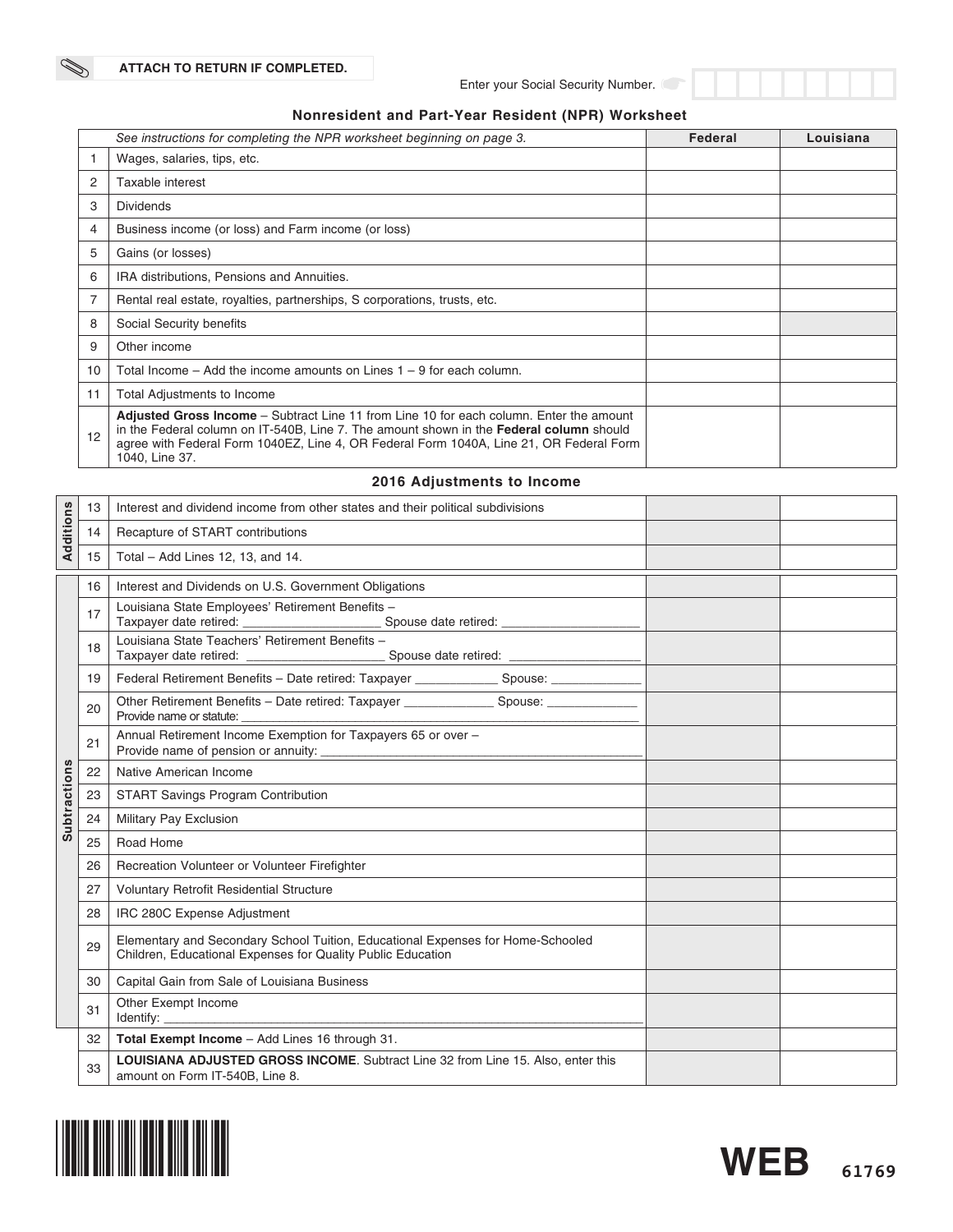#### **2016 Louisiana School Expense Deduction Worksheet**

| Your Name | Your Social Security Number                                                                                                                |
|-----------|--------------------------------------------------------------------------------------------------------------------------------------------|
|           |                                                                                                                                            |
|           | This worksheet should be used to calculate the three School Expense Deductions listed below. These deductions may only be taken for school |

- ed to calculate the three School Expense Deductions listed below. expense paid in Louisiana during the time a person was a Louisiana resident. Refer to Revenue Information Bulletin 12-008 and 09-019 on LDR's website.
	- 1. **Elementary and Secondary School Tuition** R.S. 47:297.10 provides a deduction for amounts paid during the tax year for tuition and fees required for your dependent child's enrollment in a nonpublic elementary or secondary school that complies with the criteria set forth in *Brumfield v. Dodd* and Section 501(c)(3) of the Internal Revenue Code or to any public elementary or secondary laboratory school that is operated by a public college or university. The school can verify that it complies with the criteria. The deduction is equal to the actual amount of tuition and fees paid per dependent, limited to \$5,000. The tuition and fees that can be deducted include amounts paid for tuition, fees, uniforms, textbooks and other supplies **required** by the school.
	- 2. **Educational Expenses for Home-Schooled Children** R.S. 47:297.11 provides a deduction for educational expenses paid during the tax year for home-schooling your dependent child. In order to qualify for the deduction, you must be approved by the State Board of Elementary and Secondary Education (BESE) for home-schooling. The deduction is equal to 50 percent of the actual qualified educational expenses paid for the home-schooling per dependent, limited to \$5,000. Qualified educational expenses include amounts paid for the purchase of textbooks and curricula necessary for home-schooling.
	- 3. **Educational Expenses for a Quality Public Education** R.S. 47:297.12 provides a deduction for the fees or other amounts paid during the tax year for a quality education of a dependent child enrolled in a public elementary or secondary school, including Louisiana Department of Education approved charter schools. The deduction is equal to 50 percent of the amounts paid per dependent, limited to \$5,000. The amounts that can be deducted include amounts paid for uniforms, textbooks and other supplies **required** by the school.
- **II.** On the chart below, list the name of each student and the name of the school the student attends. If the student is home-schooled, enter "homeschooled." Enter an "X" in the box in column 1 if your dependent qualifies for the Elementary and Secondary School Tuition deduction, column 2 for Educational Expenses for Home-Schooled Children deduction, or column 3 for Quality Public Education deduction. If you have more than six qualifying dependents, attach a statement to your return with the required information.

| <b>Student</b> | <b>Name of Qualifying Dependent</b> | <b>Name of School</b> | Deduction as described<br>in Section I |   |  |  |  |
|----------------|-------------------------------------|-----------------------|----------------------------------------|---|--|--|--|
|                |                                     |                       |                                        | 2 |  |  |  |
| A              |                                     |                       |                                        |   |  |  |  |
| в              |                                     |                       |                                        |   |  |  |  |
| C              |                                     |                       |                                        |   |  |  |  |
| D              |                                     |                       |                                        |   |  |  |  |
| Е              |                                     |                       |                                        |   |  |  |  |
|                |                                     |                       |                                        |   |  |  |  |

Using the letters that correspond to each qualifying dependent listed in Section II, list the amount paid per student for each qualifying expense. For students attending a qualifying school, the expense must be for an item **required** by the school. Refer to the information in Section I to determine which expenses qualify for the deduction. Retain copies of cancelled checks, receipts and other documentation in order to support the amount of qualifying expenses. **If you checked column 1 in Section II, skip the 50% calculation below; however, the deduction is still limited to \$5,000.**

| <b>Qualifying Expense</b>                                                 | List the amount paid for each student as listed in Section II. |     |     |     |     |     |  |  |  |
|---------------------------------------------------------------------------|----------------------------------------------------------------|-----|-----|-----|-----|-----|--|--|--|
|                                                                           |                                                                | B   | C.  | D   | F.  |     |  |  |  |
| Tuition and Fees                                                          |                                                                |     |     |     |     |     |  |  |  |
| School Uniforms                                                           |                                                                |     |     |     |     |     |  |  |  |
| Textbooks, or Other Instructional Materials                               |                                                                |     |     |     |     |     |  |  |  |
| Supplies                                                                  |                                                                |     |     |     |     |     |  |  |  |
| Total (add amounts in each column)                                        |                                                                |     |     |     |     |     |  |  |  |
| If column 2 or 3 in Section II was checked,<br>multiply by:               | 50%                                                            | 50% | 50% | 50% | 50% | 50% |  |  |  |
| Deduction per Student - Enter the result<br>or \$5,000 whichever is less. |                                                                |     |     |     |     |     |  |  |  |

**IV.** Total the Deduction per Student in Section III, based on the deduction for which the students qualified as marked in boxes 1, 2, or 3 in Section II.

| Enter the total Elementary and Secondary School Tuition Deduction.                                     | AD. |
|--------------------------------------------------------------------------------------------------------|-----|
| Enter the total Educational Expenses for Home-Schooled Children Deduction.                             |     |
| Enter the total Educational Expenses for a Quality Public Education Deduction.                         | ۰D  |
| Enter the total deduction here and on the Nonresident and Part-year Resident (NPR) Worksheet, Line 29. |     |

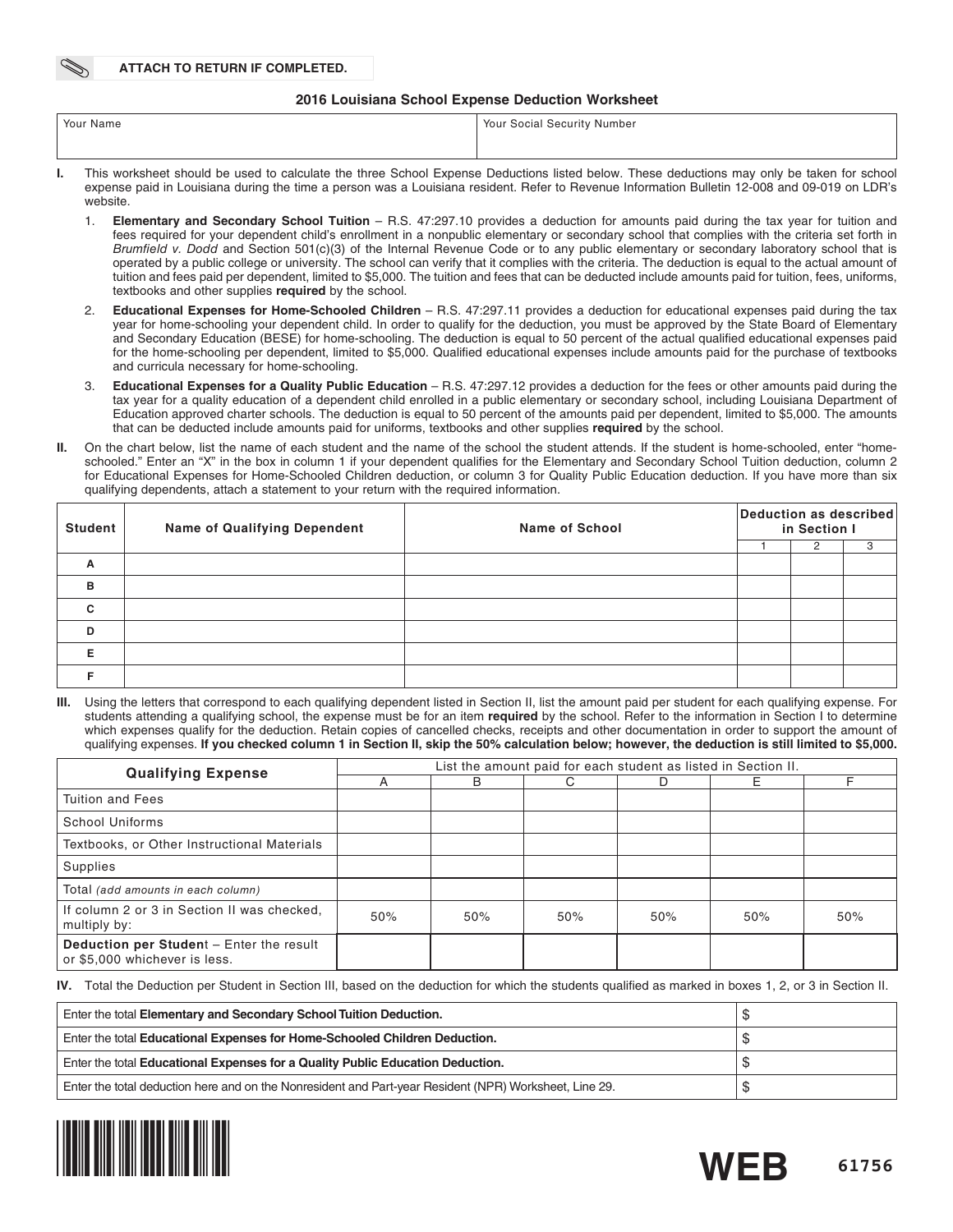### **ATTACH TO RETURN IF COMPLETED.**

Enter your Social Security Number.

|  |  | <b>SCHEDULE C-NR –</b> 2016 NONREFUNDABLE PRIORITY 1 CREDITS |  |  |
|--|--|--------------------------------------------------------------|--|--|
|--|--|--------------------------------------------------------------|--|--|

|   | CREDIT FOR CERTAIN DISABILITIES - Mark an "X" in the appropriate boxes. Only one credit is allowed per person. See instructions on page 5 for definitions of<br>these disabilities. |                                                      |      |                 |                           |                                                                                                               |    |                                                                                     |  |    |  |  |  |
|---|-------------------------------------------------------------------------------------------------------------------------------------------------------------------------------------|------------------------------------------------------|------|-----------------|---------------------------|---------------------------------------------------------------------------------------------------------------|----|-------------------------------------------------------------------------------------|--|----|--|--|--|
|   |                                                                                                                                                                                     |                                                      | Deaf | Loss of<br>Limb | Mentally<br>incapacitated | <b>Blind</b>                                                                                                  | 1D | Enter the total number of qualifying<br>individuals. Only one credit is allowed per |  | 1D |  |  |  |
|   | 1A                                                                                                                                                                                  | Yourself                                             |      |                 |                           |                                                                                                               |    | person.<br>Multiply Line 1D by \$72.                                                |  |    |  |  |  |
|   | 1B                                                                                                                                                                                  | Spouse                                               |      |                 |                           |                                                                                                               | 1E |                                                                                     |  | 1E |  |  |  |
|   | 1C                                                                                                                                                                                  | Dependent *                                          |      |                 |                           |                                                                                                               |    |                                                                                     |  |    |  |  |  |
|   | $\star$                                                                                                                                                                             | List dependent names here. >                         |      |                 |                           |                                                                                                               |    |                                                                                     |  |    |  |  |  |
| 2 |                                                                                                                                                                                     | CREDIT FOR CONTRIBUTIONS TO EDUCATIONAL INSTITUTIONS |      |                 |                           |                                                                                                               |    |                                                                                     |  |    |  |  |  |
|   | 2A                                                                                                                                                                                  |                                                      |      |                 |                           | Enter the value of computer or other technological equipment donated. Attach Form R-3400.                     |    | 2A                                                                                  |  |    |  |  |  |
|   | 2B                                                                                                                                                                                  | Multiply Line 2A by 29 percent.                      |      |                 |                           |                                                                                                               |    | 2B                                                                                  |  |    |  |  |  |
| 3 |                                                                                                                                                                                     | CREDIT FOR CERTAIN FEDERAL TAX CREDITS               |      |                 |                           |                                                                                                               |    |                                                                                     |  |    |  |  |  |
|   | 3A                                                                                                                                                                                  | Enter the amount of eligible federal credits.        |      |                 |                           |                                                                                                               |    | 3A                                                                                  |  |    |  |  |  |
|   | 3B                                                                                                                                                                                  |                                                      |      |                 |                           | Multiply Line 3A by 7.2 percent. Enter the result or \$18, whichever is less. This credit is limited to \$18. |    | 3B                                                                                  |  |    |  |  |  |

# **Additional Nonrefundable Priority 1 Credits**

Enter credit description and associated code, along with the dollar amount of credit claimed. *See instructions beginning on page 5.*

|   | <b>Credit Description</b>                                                                                                            | <b>Credit Code</b> | <b>Amount of Credit Claimed</b> |  |
|---|--------------------------------------------------------------------------------------------------------------------------------------|--------------------|---------------------------------|--|
| 4 |                                                                                                                                      |                    | 4                               |  |
| 5 |                                                                                                                                      |                    | 5                               |  |
| 6 |                                                                                                                                      |                    | 6                               |  |
|   |                                                                                                                                      |                    | ۰,                              |  |
| 8 | TOTAL NONREFUNDABLE PRIORITY 1 CREDITS - Add Lines 1E, 2B, 3B, and 4 through 7.<br>Also, enter this amount on Form IT-540B, Line 13. |                    | 8                               |  |
|   |                                                                                                                                      |                    |                                 |  |

| <b>Description</b>           | Code | <b>Description</b>               | Code | <b>Description</b>           | Code | <b>Description</b>                 | Code |
|------------------------------|------|----------------------------------|------|------------------------------|------|------------------------------------|------|
| Premium Tax                  | 100  | <b>Bone Marrow</b>               | 120  | Nonviolent Offenders         | 140  | Debt Issuance                      | 155  |
| Commercial Fishing           | 105  | <b>Law Enforcement Education</b> | 125  | Owner of Newly Constructed   | 145  | Donations of Materials, Equipment, | 175  |
| <b>Family Responsibility</b> | 110  | First Time Drug Offenders        | 130  | Accessible Home              |      | Advisors, Instructors              |      |
| Small Town Doctor/Dentist    | 115  | <b>Bulletproof Vest</b>          | 135  | <b>Qualified Playgrounds</b> | 150  | Other                              | 199  |



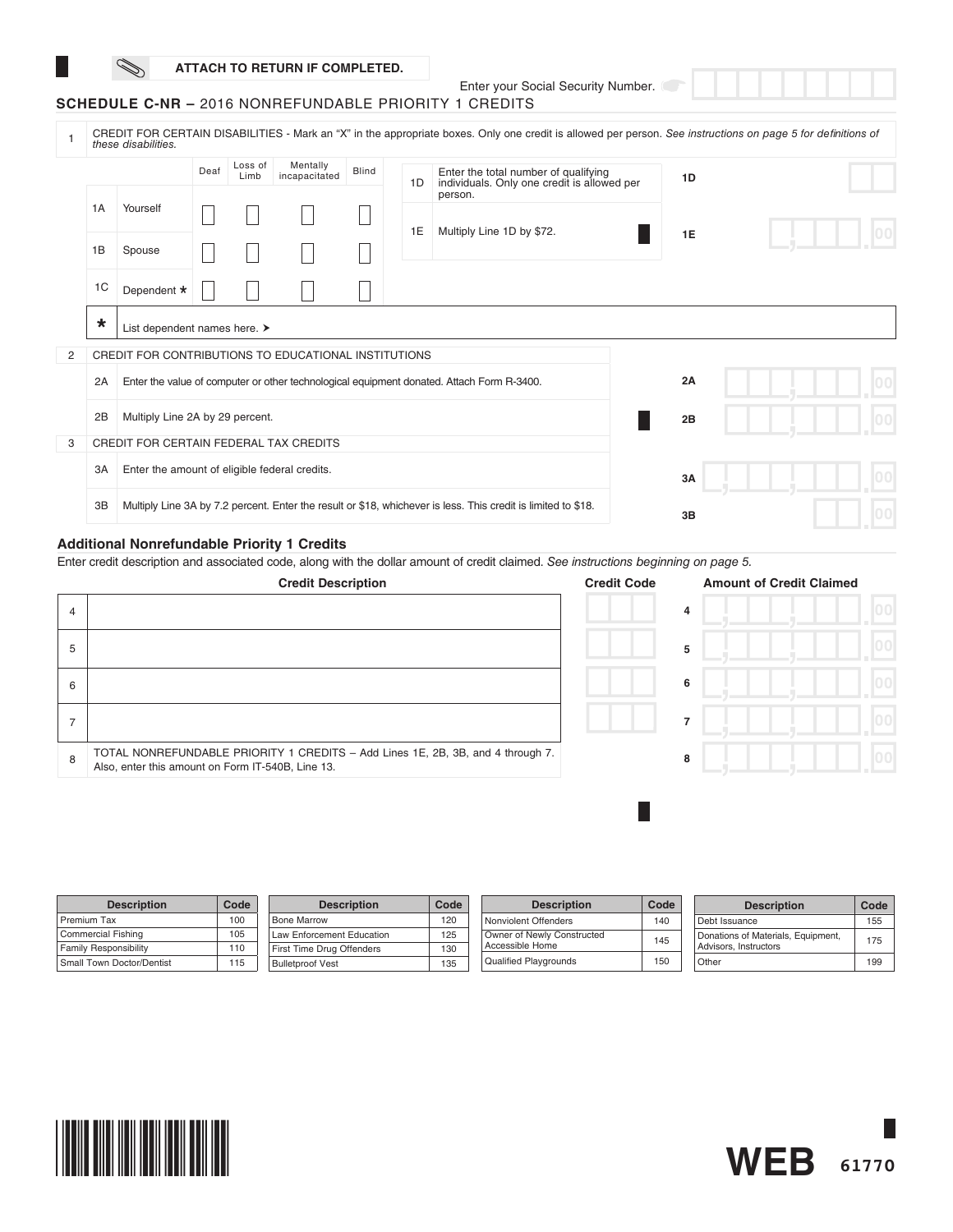#### **ATTACH TO RETURN IF COMPLETED.**



Individuals who file an individual income tax return and have overpaid their tax may choose to donate all or part of their overpayment shown on Line 36 of Form IT-540B to the organizations or funds listed below. Enter on Lines 2 through 23, the portion of the overpayment you wish to donate. The total on Line 24 cannot exceed the amount of your overpayment on Line 36 of Form IT-540B.

|                                  | 1              | Adjusted Overpayment- From IT-540B, Line 36                          |                |    |                          |    | 1                                                       |    |  |
|----------------------------------|----------------|----------------------------------------------------------------------|----------------|----|--------------------------|----|---------------------------------------------------------|----|--|
|                                  |                |                                                                      |                |    |                          |    |                                                         |    |  |
|                                  | $\overline{c}$ | The Military Family Assistance<br>Fund                               | $\overline{2}$ |    |                          | 13 | The Louisiana Youth Leadership<br>Seminar Corporation   | 13 |  |
|                                  | 3              | <b>Coastal Protection and</b><br><b>Restoration Fund</b>             | 3              | nn |                          | 14 | Lighthouse for the Blind in New<br>Orleans              | 14 |  |
|                                  | 4              | The START Program                                                    | $\overline{4}$ |    |                          | 15 | The Louisiana Association for<br>the Blind              | 15 |  |
| $\overline{\phantom{0}}$<br>LINE | 5              | <b>Wildlife Habitat and Natural</b><br>Heritage Trust Fund           | 5              |    | $\overline{\phantom{0}}$ | 16 | Louisiana Center for the Blind                          | 16 |  |
|                                  | 6              | Louisiana Cancer Trust fund                                          | 6              |    | LINE<br>ЪP               | 17 | Affiliated Blind of Louisiana, Inc.                     | 17 |  |
| ЪP                               | $\overline{7}$ | Louisiana Animal Welfare<br>Commission                               | $\overline{7}$ |    |                          | 18 | Louisiana State Troopers<br>Charities, Inc.             | 18 |  |
| <b>DONATIONS</b>                 | 8              | Louisiana Food Bank Association                                      | 8              |    | <b>DONATIONS</b>         | 19 | Friends of Palmetto State Park                          | 19 |  |
|                                  | 9              | Make-A-Wish Foundation of the<br>Texas Gulf Coast and Louisiana      | 9              |    |                          | 20 | The American Rose Society                               | 20 |  |
|                                  | 10             | Louisiana Association of United<br>Ways/LA 2-1-1                     | 10             |    |                          | 21 | The Extra Mile                                          | 21 |  |
|                                  | 11             | American Red Cross                                                   | 11             |    |                          | 22 | Louisiana Naval War Memorial<br>Commission              | 22 |  |
|                                  | 12             | Louisiana National Guard Honor<br><b>Guard for Military Funerals</b> | 12             |    |                          | 23 | Children's Therapeutic Services at<br>the Emerge Center | 23 |  |
|                                  |                |                                                                      |                |    |                          |    |                                                         |    |  |

24 TOTAL DONATIONS – Add Lines 2 through 23, This amount cannot be more than Line 1. Also, enter this amount on Form IT-540B, Line 37. **24**

**61771**

**WEB**

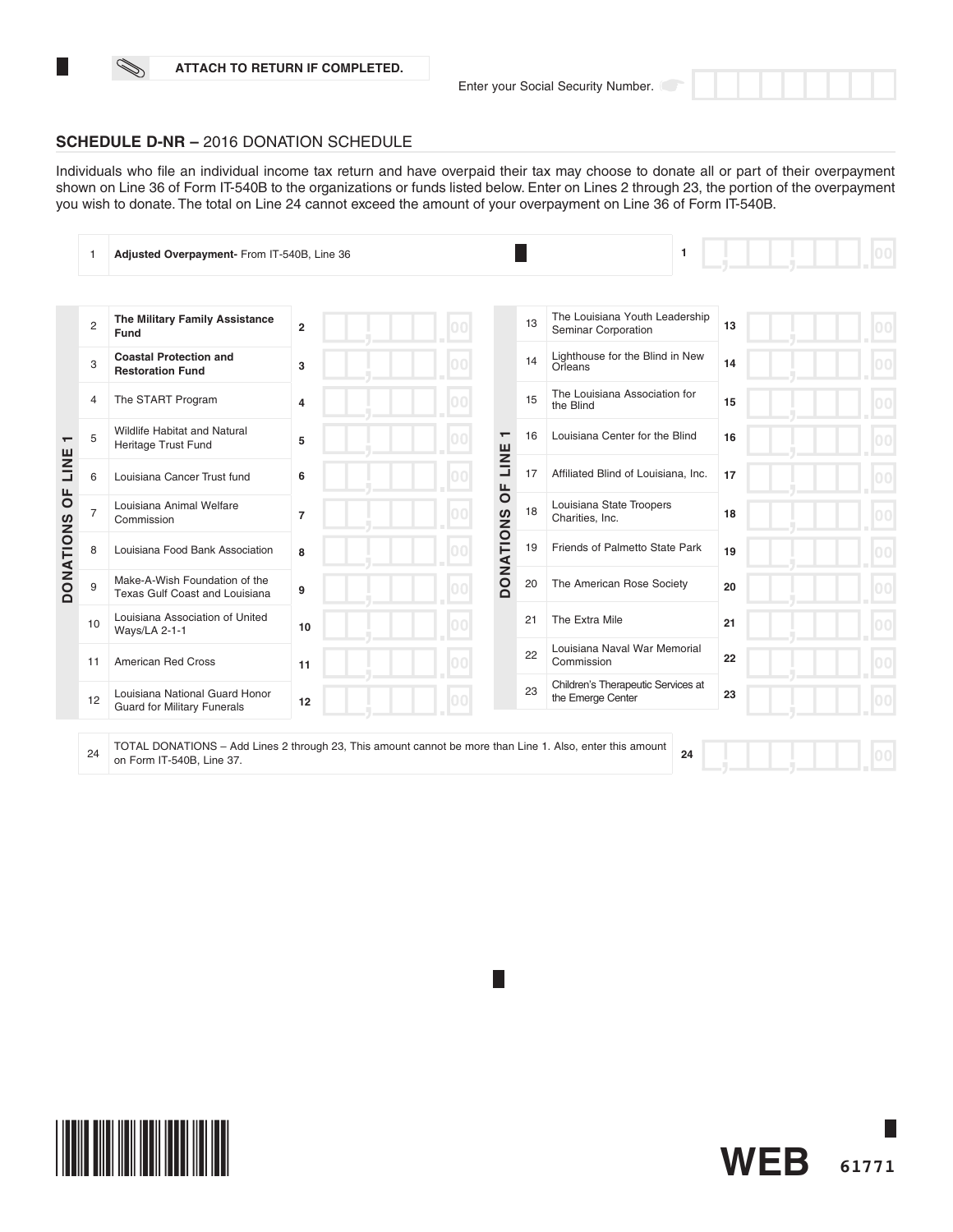|  |  | ATTACH TO RETURN IF COMPLETED. |
|--|--|--------------------------------|
|--|--|--------------------------------|

Enter your Social Security Number.

### **SCHEDULE F-NR** – 2016 REFUNDABLE PRIORITY 2 CREDITS

1 Credit for amounts paid by certain military servicemembers for obtaining Louisiana Hunting and Fishing Licenses.

| 1A | Yourself | Date of Birth (MM/DD/YYYY)                                                                                                                                                                                                    |                         |                            | State of issue                   |  |  |
|----|----------|-------------------------------------------------------------------------------------------------------------------------------------------------------------------------------------------------------------------------------|-------------------------|----------------------------|----------------------------------|--|--|
| 1B | Spouse   | Date of Birth (MM/DD/YYYY)                                                                                                                                                                                                    | or State Identification |                            | State of issue<br>State of issue |  |  |
|    |          |                                                                                                                                                                                                                               | or State Identification |                            | State of issue                   |  |  |
| 1C |          | Dependents: List dependent names.                                                                                                                                                                                             |                         |                            |                                  |  |  |
|    |          |                                                                                                                                                                                                                               |                         |                            |                                  |  |  |
|    |          | Dependent name experience and the control of the control of the control of the control of the control of the control of the control of the control of the control of the control of the control of the control of the control |                         |                            |                                  |  |  |
|    |          | Dependent name experience and the control of the control of the control of the control of the control of the control of the control of the control of the control of the control of the control of the control of the control |                         | Date of Birth (MM/DD/YYYY) |                                  |  |  |
|    |          |                                                                                                                                                                                                                               |                         |                            |                                  |  |  |
|    |          |                                                                                                                                                                                                                               |                         |                            |                                  |  |  |

1D Enter the amount of the credit for fees paid by certain military service members for obtaining Louisiana Hunting and Fishing Licenses. See instructions, page 7.

#### **Additional Refundable Priority 2 Credits**

Enter credit description and associated code, along with the dollar amount of credit claimed. *See instructions beginning on page 7.*

|                | <b>Credit Description</b> | <b>Credit Code</b>  | <b>Amount of Credit Claimed</b> |  |
|----------------|---------------------------|---------------------|---------------------------------|--|
| $\overline{2}$ |                           | F<br>$\overline{2}$ |                                 |  |
| 3              |                           | F<br>3              |                                 |  |
| $\overline{4}$ |                           | F<br>$\overline{4}$ |                                 |  |
| 5              |                           | F<br>5              |                                 |  |
| 6              |                           | F<br>6              |                                 |  |
|                |                           |                     |                                 |  |

#### **Transferable, Refundable Priority 2 Credits**

Enter the State Certification Number from Form R-6135, along with the dollar amount of credit claimed. *See instructions beginning on page 7.*

| <b>Credit Description</b>                                                                                                      | <b>Credit Code</b>            | <b>Amount of Credit Claimed</b> |
|--------------------------------------------------------------------------------------------------------------------------------|-------------------------------|---------------------------------|
| <b>Musical and Theatrical Production</b><br>7.                                                                                 | 2 F<br>6                      | $\overline{\mathbf{r}}$<br> 00  |
| 7A.                                                                                                                            |                               |                                 |
| <b>Musical and Theatrical Production</b><br>8.                                                                                 | $2 \mid F$<br>$6\overline{6}$ | 8                               |
| 8A.                                                                                                                            |                               |                                 |
| <b>Musical and Theatrical Production</b><br>9.                                                                                 | $2 \mid F$<br>6 <sup>1</sup>  | 9                               |
| 9A.                                                                                                                            |                               |                                 |
| OTHER REFUNDABLE PRIORITY 2 CREDITS - Add Lines 1D and 2 through 9. Also enter this<br>10.<br>amount on Form IT-540B, Line 18. |                               | 10                              |
|                                                                                                                                |                               |                                 |

**SEE CREDIT CODES ON NEXT PAGE** 





**1D**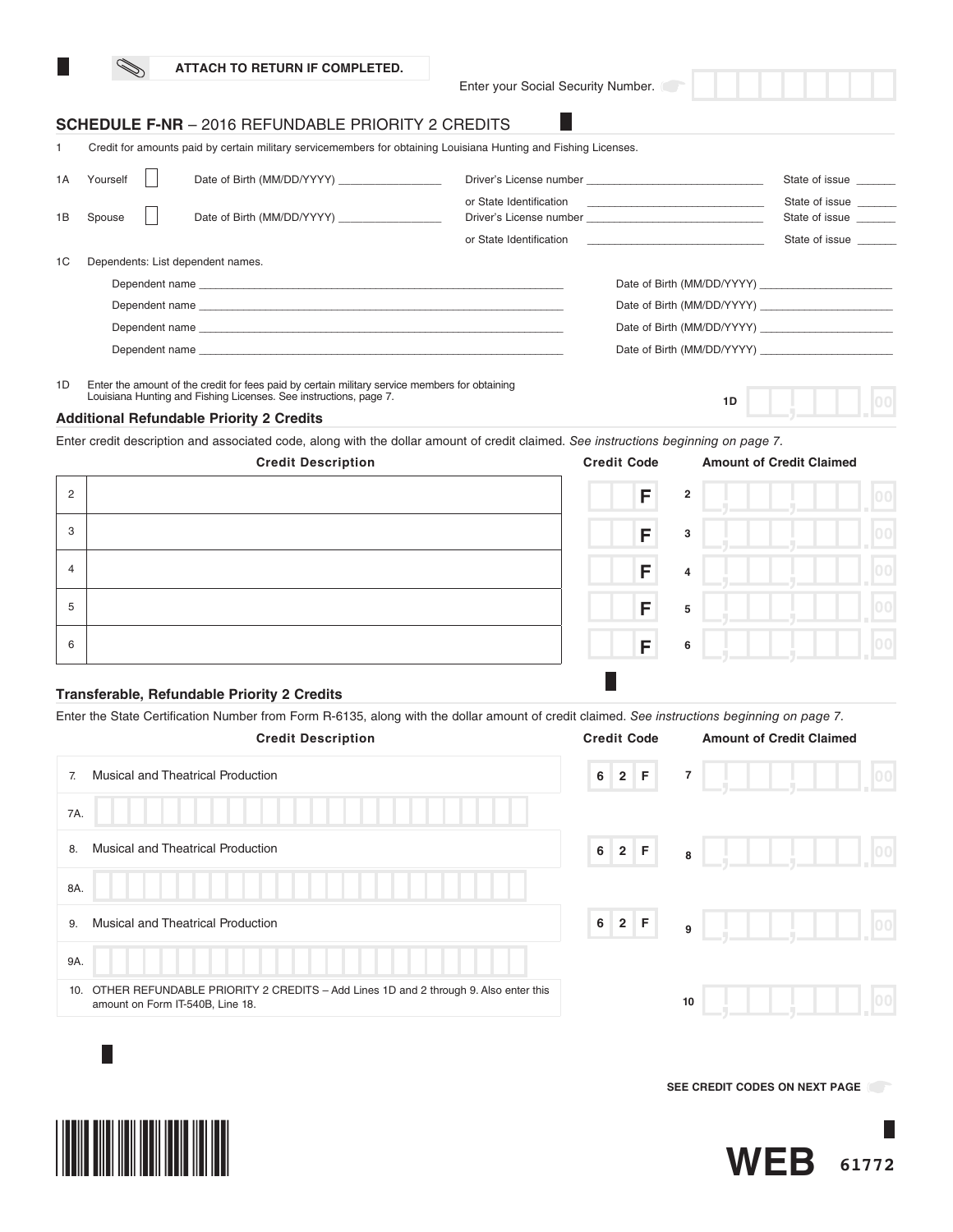### **SCHEDULE F-NR** – 2016 REFUNDABLE PRIORITY 2 CREDITS ...*CONTINUED*

| <b>Description</b>                | Code | <b>Description</b>                                                | Code                             | <b>Description</b>                          | Code             | <b>Description</b>            | Code                        |     |
|-----------------------------------|------|-------------------------------------------------------------------|----------------------------------|---------------------------------------------|------------------|-------------------------------|-----------------------------|-----|
| Ad Valorem Offshore Vessels       | 52F  | <b>Technology Commercialization</b>                               | 59F                              | School Readiness Child Care                 | 66F              | Retention and Modernization   | 70F                         |     |
| <b>Telephone Company Property</b> | 54F  |                                                                   |                                  | Directors and Staff                         |                  | Conversion of Vehicle to      |                             |     |
| Prison Industry Enhancement       | 55F  | <b>Historic Residential</b><br>60F<br>School Readiness Business - |                                  | 67F                                         | Alternative Fuel | 71F                           |                             |     |
| <b>Urban Revitalization</b>       | 56F  | Angel Investor                                                    | 61F<br>School Readiness Fees and | Supported Child Care                        |                  |                               | Digital Interactive Media & | 73F |
| Mentor-Protégé                    | 57F  | School Readiness Child Care                                       |                                  |                                             |                  | Software                      |                             |     |
| <b>Milk Producers</b>             | 58F  | Provider                                                          | 65F                              | Grants to Resource and Referral<br>Agencies | 68F              | Solar Energy Systems - Leased | 74F                         |     |
|                                   |      |                                                                   |                                  |                                             |                  | Other Refundable Credit       | 80F                         |     |

**\*\*\* Schedule G – NR omitted on purpose \*\*\***

### **SCHEDULE H-NR** – 2016 MODIFIED FEDERAL INCOME TAX DEDUCTION

| Enter the amount of your federal income tax liability as shown on the Federal Income Tax Deduction<br>Worksheet, page 2.                                             |  |  |  |
|----------------------------------------------------------------------------------------------------------------------------------------------------------------------|--|--|--|
| Enter the amount of federal disaster credits allowed by IRS.                                                                                                         |  |  |  |
| Add Line 1 and Line 2. Also, enter this amount on Form IT-540B, Line 9, and mark the box on Line 9 to<br>indicate that your income tax deduction has been increased. |  |  |  |

### **SCHEDULE I-NR** – 2016 REFUNDABLE PRIORITY 4 CREDITS

Enter credit description and associated code, along with the dollar amount of credit amount claimed. *See instructions beginning on page 8.*

|                | <b>Credit Description</b>                                                                                         | <b>Credit Code</b>  | <b>Amount of Credit Claimed</b> |
|----------------|-------------------------------------------------------------------------------------------------------------------|---------------------|---------------------------------|
|                |                                                                                                                   | F                   |                                 |
| $\overline{2}$ |                                                                                                                   | F<br>$\overline{2}$ |                                 |
| 3              |                                                                                                                   | F<br>3              |                                 |
| 4              |                                                                                                                   | F<br>$\overline{4}$ |                                 |
| 5              |                                                                                                                   | F<br>5              |                                 |
| 6              | TOTAL REFUNDABLE PRIORITY 4 CREDITS - Add Lines 1 through 5. Also, enter this<br>amount on Form IT-540B, Line 27. | 6                   |                                 |
|                |                                                                                                                   |                     |                                 |

| <b>Description</b>            | Code |
|-------------------------------|------|
| Inventory Tax                 | 50F  |
| <b>Ad Valorem Natural Gas</b> | 51F  |



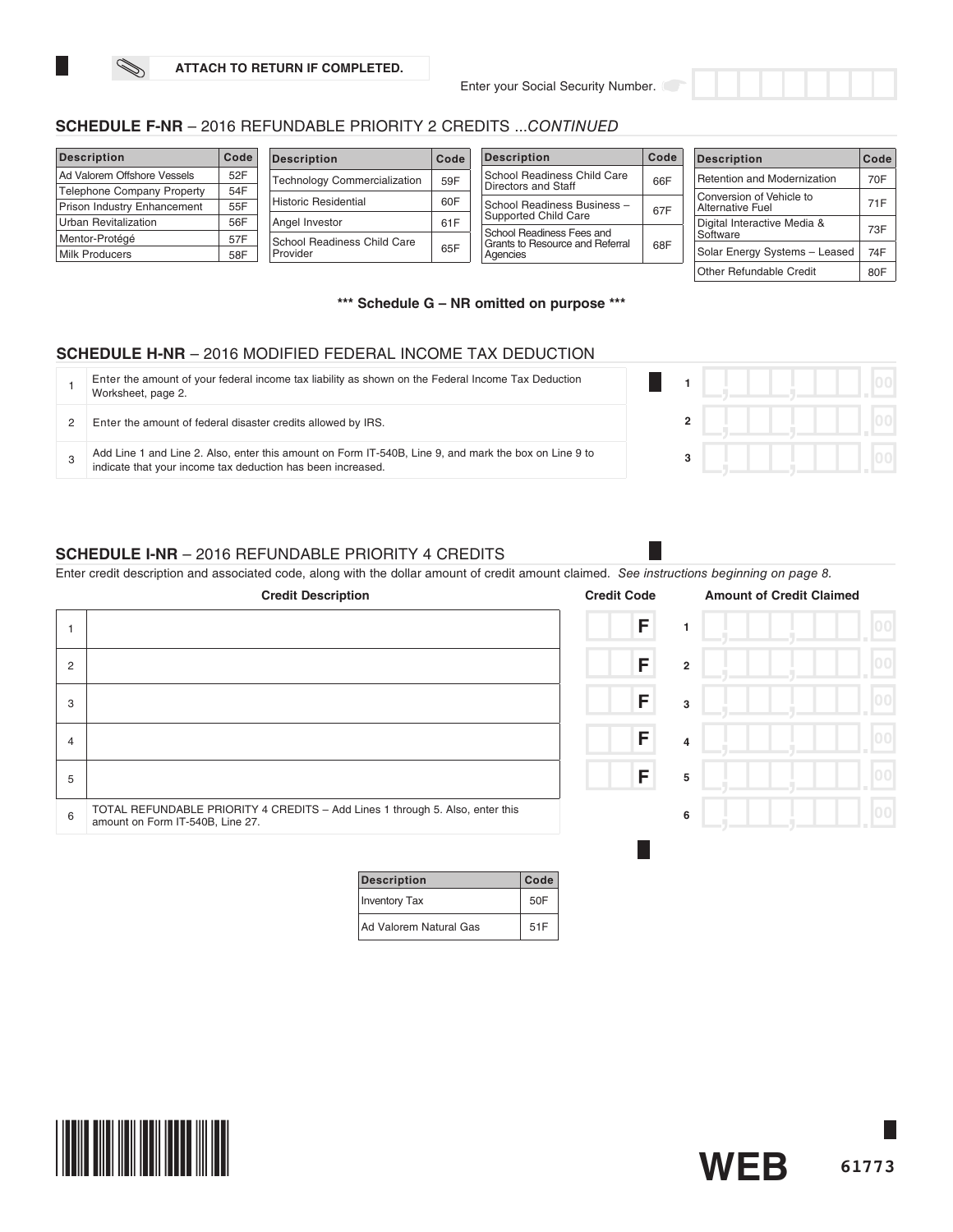### **SCHEDULE J-NR –** 2016 NONREFUNDABLE PRIORITY 3 CREDITS

### **Nonrefundable Child Care Credits**

| FEDERAL CHILD CARE CREDIT - Enter the amount from your Federal Form 1040A, Line 31, or Federal Form 1040,<br>Line 49. This amount will be used to compute your 2016 Louisiana Nonrefundable Child Care Credit.                     |   |  |  |
|------------------------------------------------------------------------------------------------------------------------------------------------------------------------------------------------------------------------------------|---|--|--|
| 2016 LOUISIANA NONREFUNDABLE CHILD CARE CREDIT - Your Federal Adjusted Gross Income must be<br>GREATER THAN \$25,000 in order to claim a credit on this line. See Nonrefundable Child Care Credit Worksheet.                       |   |  |  |
| AMOUNT OF LOUISIANA NONREFUNDABLE CHILD CARE CREDIT CARRIED FORWARD FROM 2012 THROUGH 2015 -<br>See Nonrefundable Child Care Credit Worksheet.                                                                                     | 3 |  |  |
| 2016 LOUISIANA NONREFUNDABLE SCHOOL READINESS CREDIT - Your Federal Adjusted Gross Income must be<br>GREATER THAN \$25,000 in order to claim a credit on this line. See Nonrefundable School Readiness Credit Worksheet.<br>5<br>3 |   |  |  |
| AMOUNT OF LOUISIANA NONREFUNDABLE SCHOOL READINESS CREDIT CARRIED FORWARD FROM 2012 THROUGH<br>2015 – See Nonrefundable School Readiness Credit Worksheet.                                                                         |   |  |  |
|                                                                                                                                                                                                                                    |   |  |  |

### **Additional Nonrefundable Priority 3 Credits**

Enter credit description and associated code, along with the dollar amount of credit claimed. *See instructions beginning on page 9.* 

|                | <b>Credit Description</b> | <b>Credit Code</b> | <b>Amount of Credit Claimed</b> |              |
|----------------|---------------------------|--------------------|---------------------------------|--------------|
| 6              |                           |                    | 6                               | 00           |
| $\overline{7}$ |                           |                    | $\overline{7}$                  | $ 00\rangle$ |
| 8              |                           |                    | 8                               | 00           |
| 9              |                           |                    | $\overline{9}$                  | $ 00\rangle$ |
| 10             |                           |                    | 10                              | $ 00\rangle$ |
| 11             |                           |                    | 11                              | 00           |

| <b>Description</b>                                                 | Code |
|--------------------------------------------------------------------|------|
| Atchafalaya Trace                                                  | 200  |
| Organ Donation                                                     | 202  |
| Household Expense for Physically<br>and Mentally Incapable Persons | 204  |
| Previously Unemployed                                              | 208  |
| <b>Recycling Credit</b>                                            | 210  |
| <b>Basic Skills Training</b>                                       | 212  |
| <b>Inventory Tax Credit Carried Forward</b><br>and ITEP            | 218  |

| <b>Description</b>                               | Code |
|--------------------------------------------------|------|
| Ad Valorem Natural Gas Credit<br>Carried Forward | 219  |
| New Jobs Credit                                  | 224  |
| <b>Refunds by Utilities</b>                      | 226  |
| Eligible Re-entrants                             | 228  |
| Neighborhood Assistance                          | 230  |

| <b>Description</b>                        | Code |
|-------------------------------------------|------|
| Research and Development                  | 231  |
| Cane River Heritage                       | 232  |
| LA Community Economic Dev.                | 234  |
| Apprenticeship                            | 236  |
| Ports of Louisiana Investor               | 238  |
| Ports of Louisiana Import Export<br>Cargo | 240  |

П

| <b>Description</b>                | Code |
|-----------------------------------|------|
| <b>Biomed/University Research</b> | 300  |
| <b>Tax Equalization</b>           | 305  |
| Manufacturing Establishments      | 310  |
| <b>Enterprise Zone</b>            | 315  |
| Other                             | 399  |

### **CONTINUE ON NEXT PAGE.**



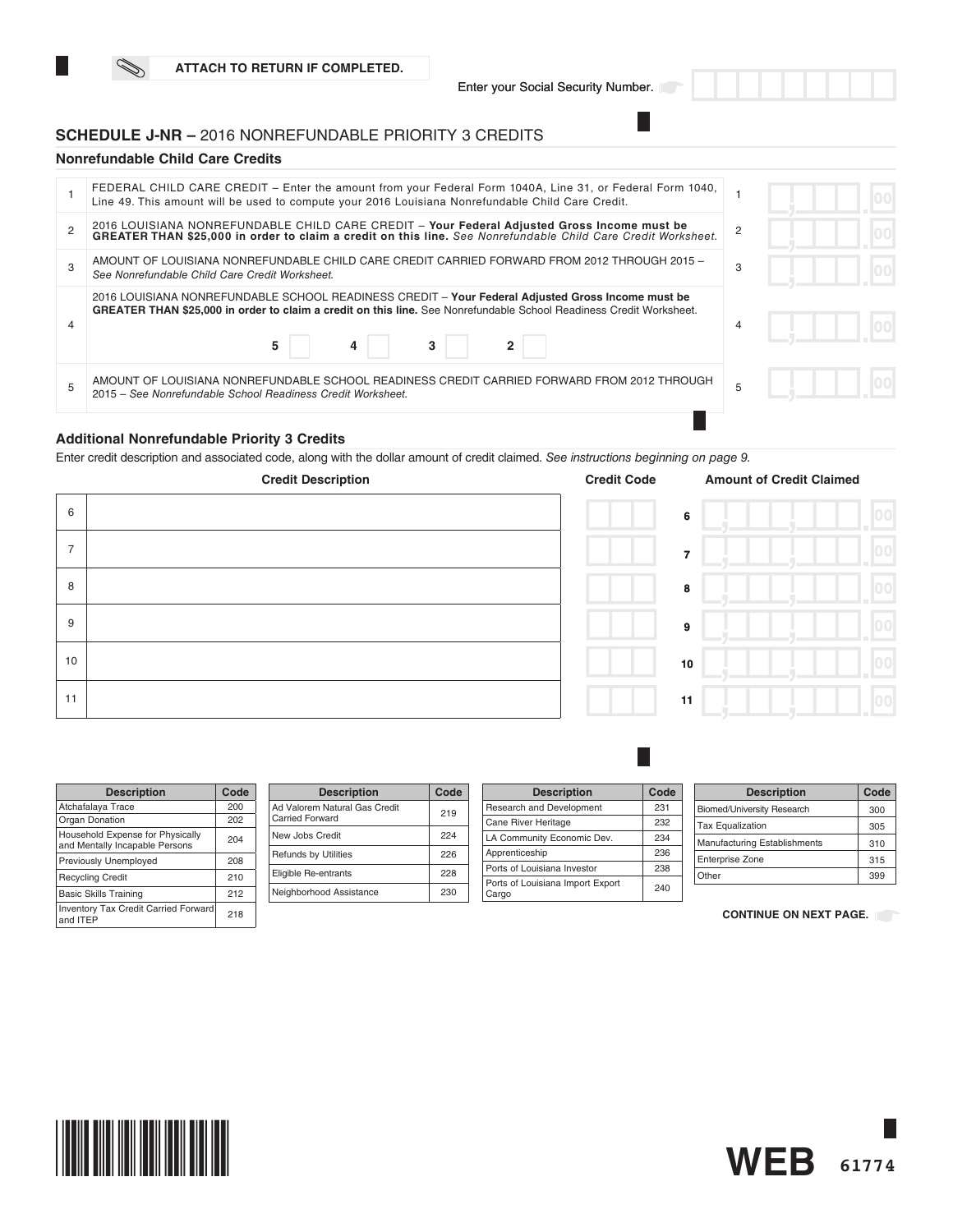

**61775**

**WEB**

Other 299

### **SCHEDULE J-NR** – 2016 NONREFUNDABLE PRIORITY 3 CREDITS ...*CONTINUED*

Capital Company 257

#### **Transferable, Nonrefundable Priority 3 Credits**

Enter credit description, associated code, along with the dollar amount of credit claimed and the State Certification Number from Form R-6135. *See instructions* 

| beginning on page 9.       |                                  | <b>Credit Description</b>                                                         |      | <b>Credit Code</b>          |      | <b>Amount of Credit Claimed</b> |      |
|----------------------------|----------------------------------|-----------------------------------------------------------------------------------|------|-----------------------------|------|---------------------------------|------|
| 12                         |                                  |                                                                                   |      |                             | 12   |                                 | 00   |
| 12A                        |                                  |                                                                                   |      |                             |      |                                 |      |
| 13                         |                                  |                                                                                   |      |                             | 13   |                                 | 00   |
| 13A                        |                                  |                                                                                   |      |                             |      |                                 |      |
| 14                         |                                  |                                                                                   |      |                             | 14   |                                 | 00   |
| 14A                        |                                  |                                                                                   |      |                             |      |                                 |      |
| 15                         |                                  |                                                                                   |      |                             | 15   |                                 | 00   |
| <b>15A</b>                 |                                  |                                                                                   |      |                             |      |                                 |      |
| 16                         | amount on Form IT-540B, Line 22. | TOTAL NONREFUNDABLE PRIORITY 3 CREDITS - Add Lines 2 through 15. Also, enter this |      |                             | 16   |                                 | 00   |
|                            |                                  |                                                                                   |      |                             |      |                                 |      |
| <b>Description</b>         | Code                             | <b>Description</b>                                                                | Code | <b>Description</b>          | Code | <b>Description</b>              | Code |
| Motion Picture Investment  | 251                              | Digital Interactive Media                                                         | 254  | <b>LCDFI</b>                | 258  | Motion Picture Infrastructure   | 261  |
| Research and Development   | 252                              | Motion Picture Resident                                                           | 256  | <b>New Markets</b>          | 259  | Angel Investor                  | 262  |
| <b>Historic Structures</b> | 253                              | Capital Company                                                                   | 257  | <b>Brownfields Investor</b> | 260  | Other                           | 299  |

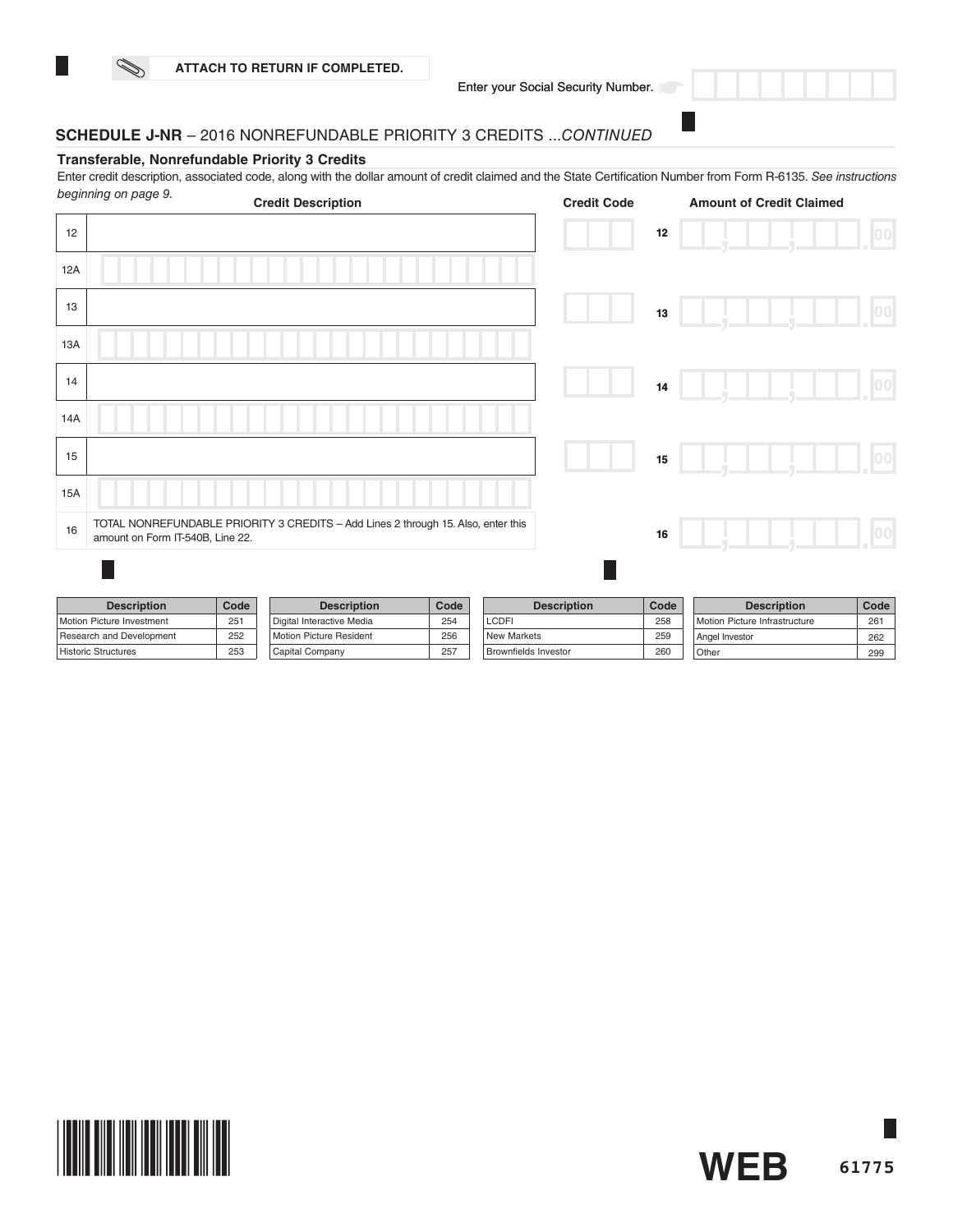**ATTACH TO RETURN IF COMPLETED.**

### **2016 Louisiana Refundable Child Care Credit Worksheet** *(For use with Form IT-540B)*

| 'Your Name | Social Security Number |
|------------|------------------------|
|            |                        |

#### **Your Federal Adjusted Gross Income must be \$25,000 or less and your child care expenses must have been incurred in Louisiana in order to complete this form. See instructions on page 12.**

**1. Care Provider Information Schedule –** Complete columns A through D for each person or organization that provided the care to your child. You may use Federal Form W-10, supplied by your provider, to obtain the information. If your care provider does not provide a Federal Form W-10, complete those parts of the Care Provider Information Schedule for which you have the information. You must follow the same rules of "Due Diligence" as the IRS requires if you do not have all of the care provider information. See the IRS 2016 Publication 503 for information on "Due Diligence." If additional lines are required for Lines 1 or 2, attach a schedule. **Falsification of any information provided on this form constitutes fraud and can result in criminal penalties. The Child Care Credit may only be taken for child care expenses incurred in Louisiana during the time a person was a Louisiana resident.** 

| A                    | В                                                                   |                                    |                                    |
|----------------------|---------------------------------------------------------------------|------------------------------------|------------------------------------|
| Care provider's name | Address (number, street, apartment<br>number, city, state, and ZIP) | Identifying number<br>(SSN or EIN) | Amount paid<br>(See instructions.) |
|                      |                                                                     |                                    | .00                                |
|                      |                                                                     |                                    | .00                                |
|                      |                                                                     |                                    | .00                                |
|                      |                                                                     |                                    | .00                                |
|                      |                                                                     |                                    | .00.                               |

**2.** For each child under age 13, enter their name in column E, their Social Security Number in column F, and the amount of Qualified Expenses you incurred and paid in 2016 in column G. See the definitions on page 12 for information on Qualified Expenses.

| Е  |                                                                       |                                                                                                                                                                                                   | F                                             |                | G                                                                                        |      |
|----|-----------------------------------------------------------------------|---------------------------------------------------------------------------------------------------------------------------------------------------------------------------------------------------|-----------------------------------------------|----------------|------------------------------------------------------------------------------------------|------|
|    | First                                                                 | Qualifying person's name<br>Last                                                                                                                                                                  | Qualifying person's<br>Social Security Number |                | Qualified expenses you<br>incurred and paid in 2016 for<br>the person listed in column E |      |
|    |                                                                       |                                                                                                                                                                                                   |                                               |                |                                                                                          | .00. |
|    |                                                                       |                                                                                                                                                                                                   |                                               |                |                                                                                          | .00. |
|    |                                                                       |                                                                                                                                                                                                   |                                               |                |                                                                                          | .00  |
|    |                                                                       |                                                                                                                                                                                                   |                                               |                |                                                                                          | .00. |
|    |                                                                       |                                                                                                                                                                                                   |                                               |                |                                                                                          | .00. |
|    |                                                                       |                                                                                                                                                                                                   |                                               |                |                                                                                          |      |
| 3  |                                                                       | Add the amounts in column G, Line 2. Do not enter more than \$3,000 for one qualifying person or<br>\$6,000 for two or more persons. Enter this amount here and on Form IT-540B, Line 15A.        |                                               | 3              |                                                                                          | .00. |
| 4  | Enter your earned income. See the definitions on page 12.             |                                                                                                                                                                                                   |                                               | 4              |                                                                                          | .00. |
| 5  |                                                                       | If married filing jointly, enter your spouse's earned income (If your spouse was a student or was<br>disabled, see IRS Publication 503.) All other filing statuses, enter the amount from Line 4. |                                               | 5              |                                                                                          | .00. |
| 6  |                                                                       | Enter the smallest of Lines 3, 4, or 5. Also enter this amount on Form IT-540B, Line 15B.                                                                                                         |                                               | 6              |                                                                                          | .00. |
| 7  |                                                                       | Enter your Federal Adjusted Gross Income from Form IT-540B, Line 7.                                                                                                                               |                                               | $\overline{7}$ |                                                                                          | .00  |
|    |                                                                       | Enter on Line 8 the decimal amount shown below that applies to the amount on Line 7.                                                                                                              |                                               |                |                                                                                          |      |
|    | If Line 7 is:<br>over                                                 | but not over                                                                                                                                                                                      | decimal amount                                |                |                                                                                          |      |
|    | \$0                                                                   | \$15,000                                                                                                                                                                                          | .35                                           |                |                                                                                          |      |
| 8  | \$15,000                                                              | \$17,000                                                                                                                                                                                          | .34                                           | 8              | $x \sim$                                                                                 |      |
|    | \$17,000                                                              | \$19,000                                                                                                                                                                                          | .33                                           |                |                                                                                          |      |
|    | \$19,000<br>\$21,000                                                  | \$21,000<br>\$23,000                                                                                                                                                                              | .32<br>.31                                    |                |                                                                                          |      |
|    | \$23,000                                                              | \$25,000                                                                                                                                                                                          | .30                                           |                |                                                                                          |      |
| 9  |                                                                       | Multiply Line 6 by the decimal amount on Line 8 and enter the result here.                                                                                                                        |                                               | 9              |                                                                                          | .00. |
| 10 | Multiply Line 9 by 50 percent and enter this amount on Line 11 below. |                                                                                                                                                                                                   |                                               |                | $X$ .50                                                                                  |      |
| 11 | Enter this amount on Form IT-540B, Line 15.                           |                                                                                                                                                                                                   |                                               |                |                                                                                          | .00. |